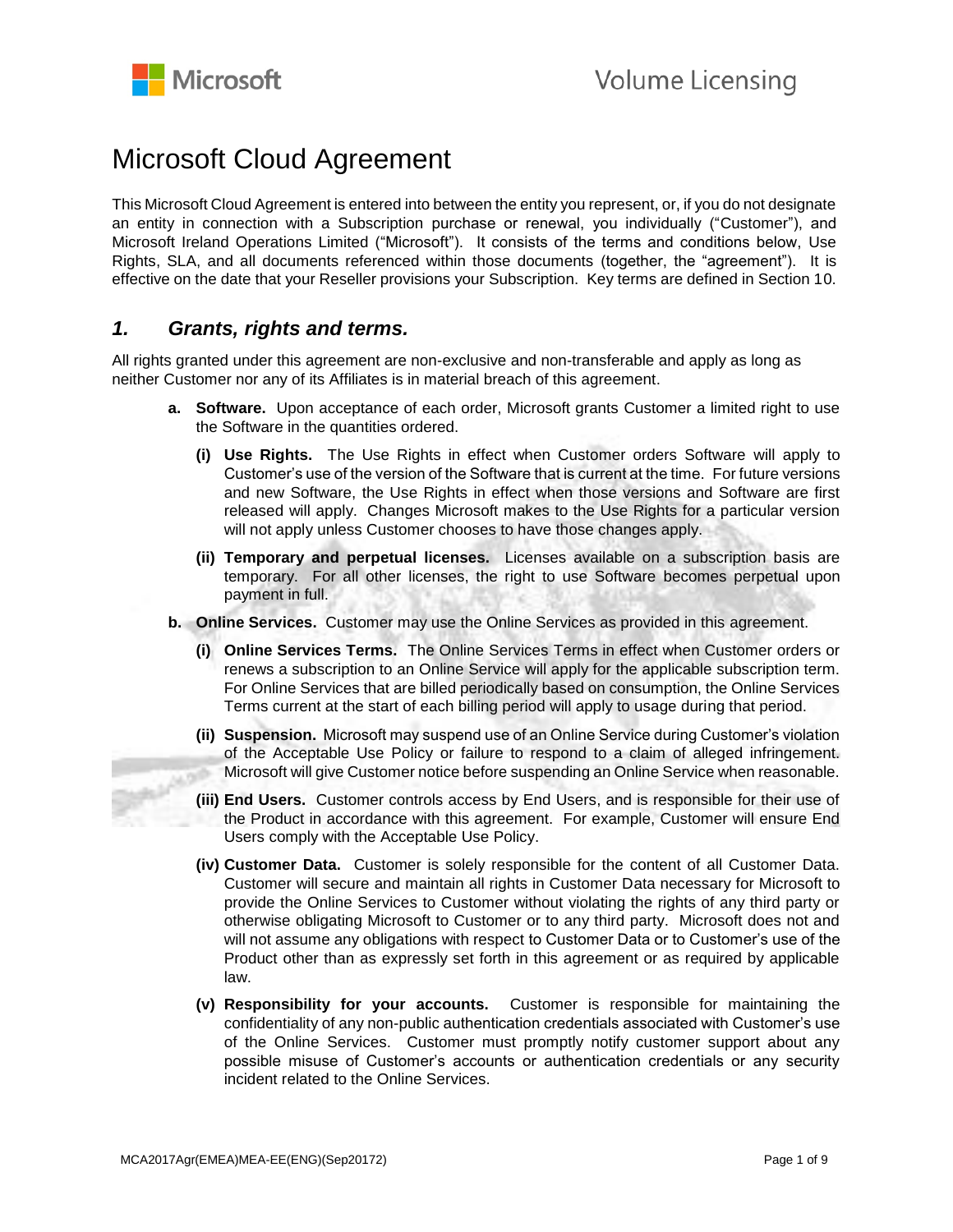- **c. License transfers.** License transfers are not permitted, except that Customer may transfer only fully-paid perpetual licenses to (1) an Affiliate or (2) a third party, solely in connection with the transfer of hardware or employees to whom the licenses have been assigned to the third party as part of (a) a divestiture of all or part of an Affiliate or (b) a merger involving Customer or an Affiliate. Upon such transfer, Customer and its Affiliates must uninstall and discontinue using the licensed Product and render any copies unusable. Attempted license transfers that do not comply with this agreement are void.
- **d. Reservation of rights.** Products are protected by copyright and other intellectual property rights laws and international treaties. Microsoft reserves all rights not expressly granted in this agreement. No rights will be granted or implied by waiver or estoppel. Rights to access or use Software on a device do not give Customer any right to implement Microsoft patents or other Microsoft intellectual property in the device itself or in any other software or devices.
- **e. Restrictions.** Customer may use the Product only in accordance with this agreement. Customer may not (and is not licensed to): (1) reverse engineer, decompile or disassemble any Product or Fix, or attempt to do so; (2) install or use non-Microsoft software or technology in any way that would subject Microsoft's intellectual property or technology to any other license terms; or (3) work around any technical limitations in a Product or Fix or restrictions in Product documentation. Customer may not disable, tamper with, or otherwise attempt to circumvent any billing mechanism that meters Customer's use of the Online Services. Except as expressly permitted in this agreement or Product documentation, Customer may not distribute, sublicense, rent, lease, lend, resell or transfer and Products, in whole or in part, or use them to offer hosting services to a third party.
- **f. Preview releases.** Microsoft may make Previews available. **Previews are provided "as-is," "with all faults," and "as-available," and are excluded from the SLA and all limited warranties provided in this agreement.** Previews may not be covered by customer support. Previews may be subject to reduced or different security, compliance, and privacy commitments, as further explained in the Online Services Terms and any additional notices provided with the Preview. Microsoft may change or discontinue Previews at any time without notice. Microsoft also may choose not to release a Preview into "General Availability."

### **g. Verifying compliance for Products.**

- **(i) Right to verify compliance.** Customer must keep records relating to all use and distribution of Products by Customer and its Affiliates. Microsoft has the right, at its expense, to verify compliance with the Products' license terms. Customer must promptly provide any information reasonably requested by the independent auditors retained by Microsoft in furtherance of the verification, including access to systems running the Products and evidence of licenses for Products that Customer hosts, sublicenses, or distributes to third parties. Customer agrees to complete Microsoft's self-audit process, which Microsoft may request as an alternative to a third party audit.
- **(ii) Remedies for non-compliance.** If verification or self-audit reveals any unlicensed use of Products, then within 30 days (1) Customer must order sufficient licenses to cover its use, and (2) if unlicensed use is 5% or more, Customer must reimburse Microsoft for the costs Microsoft incurred in verification and acquire the necessary additional licenses at 125% of the price, based on the then-current price last and customer price level. The unlicensed use percentage is based on the total number of licenses purchased for current use compared to the actual installed base. If there is no unlicensed use, Microsoft will not subject Customer to another verification for at least one year. By exercising the rights and procedures described above, Microsoft does not waive its rights to enforce this agreement or to protect its intellectual property by any other legal means.
- **(iii) Verification process.** Microsoft will notify Customer at least 30 days in advance of its intent to verify Customers' compliance with the license terms for the Products Customer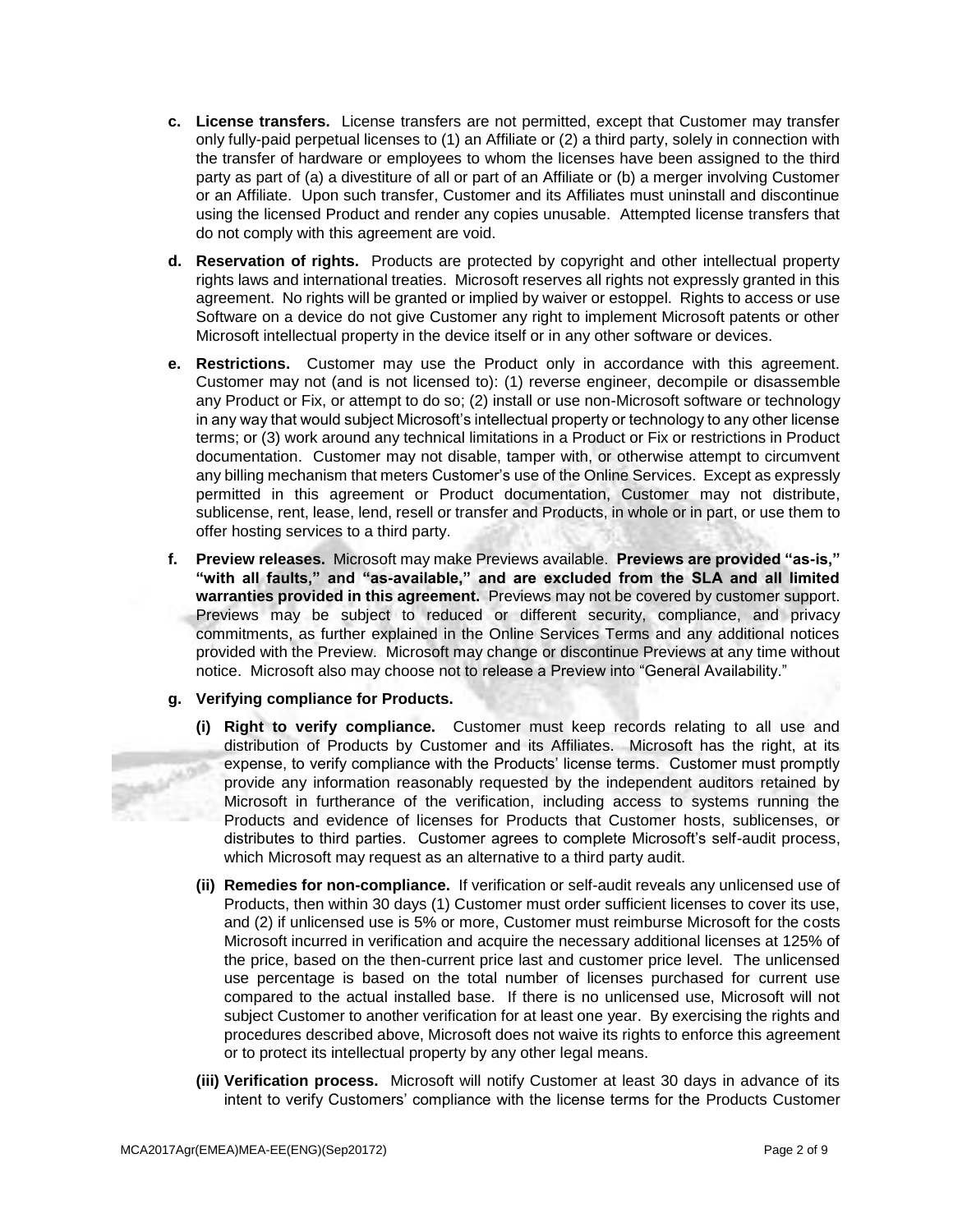and its Affiliates use or distribute. Microsoft will engage an independent auditor, which will be subject to a confidentiality obligation. Any information collected in the self-audit will be used solely for purposes of determining compliance. This verification will take place during normal business hours and in a manner that does not unreasonably interfere with Customer's operations.

# *2. Subscriptions, ordering.*

- **a. Choosing a Reseller.** Customer must choose and maintain a Reseller authorized within its region. If Microsoft or Reseller chooses to discontinue doing business with each other, Customer must choose a replacement Reseller or purchase a Subscription directly from Microsoft, which may require Customer to accept different terms.
- **b. Available Subscription offers.** The Subscription offers available to Customer will be established by its Reseller and generally can be categorized as one or a combination of the following:
	- **(i) Online Services Commitment Offering.** Customer commits in advance to purchase a specific quantity of Online Services for use during a Term and to pay upfront or on a periodic basis for continued use of the Online Service.
	- **(ii) Consumption Offering (also called Pay-As-You-Go).** Customer pays based on actual usage with no upfront commitment.
	- **(iii) Limited Offering.** Customer receives a limited quantity of Online Services for a limited term without charge (for example, a free trial) or as part of another Microsoft offering (for example, MSDN). Provisions in this agreement with respect to the SLA and data retention may not apply.
	- **(iv) Software Commitment Offering.** Customer commits in advance to purchase a specific quantity of Software for use during a Term and to pay upfront or on a periodic basis for continued use of the Software.

### **c. Ordering.**

- **(i)** Orders must be placed through Customer's designated Reseller. Customer may place orders for its Affiliates under this agreement and grant its Affiliates administrative rights to manage the Subscription, but, Affiliates may not place orders under this agreement. Customer also may assign the rights granted under Section 1.a and 1.b to a third party for use by that third party in Customer's internal business. If Customer grants any rights to Affiliates or third parties with respect to Software or Customer's Subscription, such Affiliates or third parties will be bound by this agreement and Customer agrees to be jointly and severally liable for any actions of such Affiliates or third parties related to their use of the Products.
- **(ii)** Customer's Reseller may permit Customer to modify the quantity of Online Services ordered during the Term of a Subscription. Additional quantities of Online Services added to a Subscription will expire at the end of that Subscription.
- **d. Pricing and payment.** Prices for each Product and any terms and conditions for invoicing and payment will be established by Customer's Reseller.

### **e. Renewal.**

- **(i)** Upon renewal of a Subscription, Customer may be required to sign a new agreement, a supplemental agreement or an amendment to this agreement.
- **(ii)** Customer's Subscription will automatically renew unless Customer provides its Reseller with notice of its intent not to renew prior to the expiration of the Term.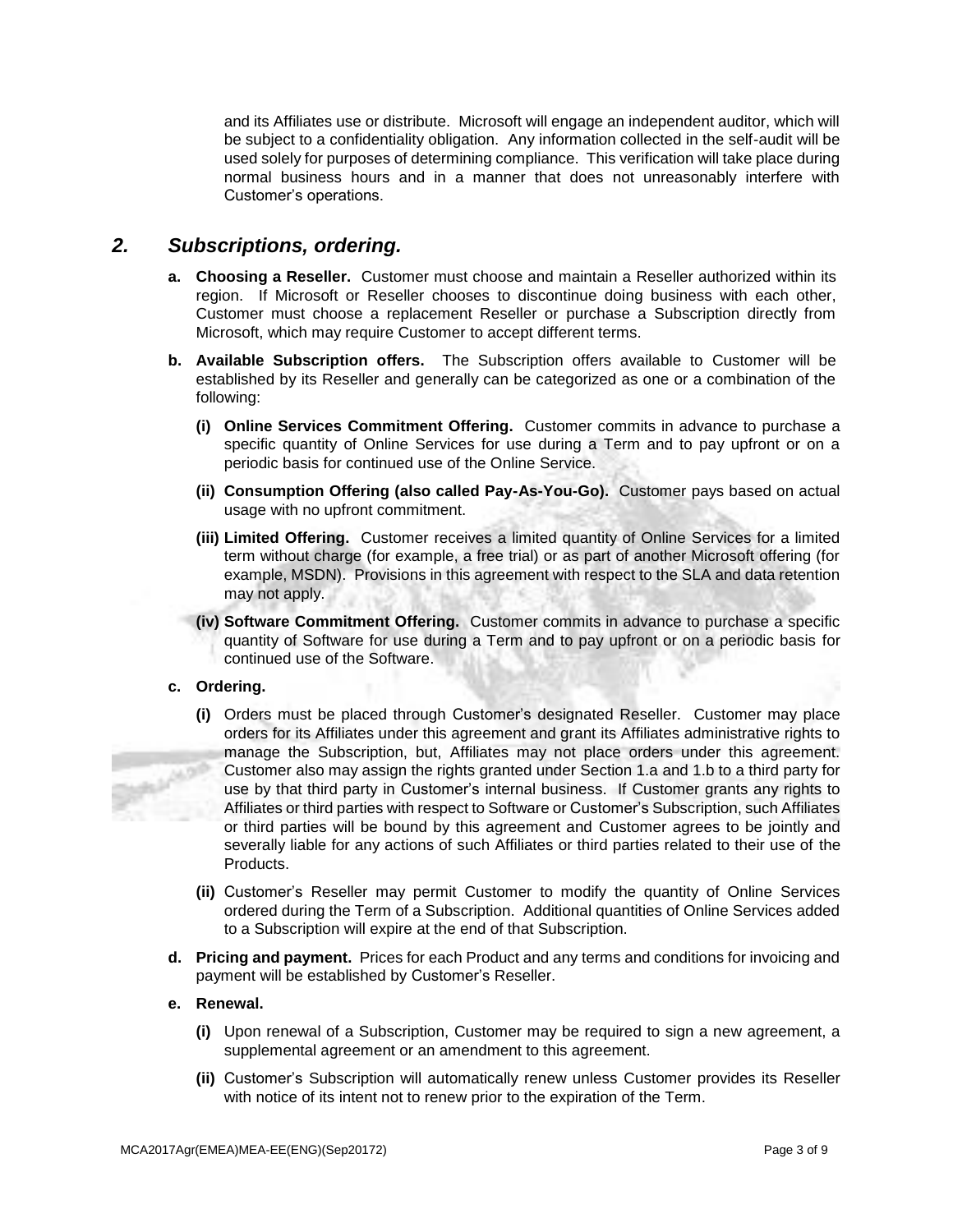- **f. Eligibility for Academic, Government and Nonprofit versions.** Customer agrees that if it is purchasing an academic, government or nonprofit offer, Customer meets the respective eligibility requirements listed at the following sites:
	- **(i)** For academic offers, the requirements for educational institutions (including administrative offices or boards of education, public libraries, or public museums) listed at [http://go.microsoft.com/academic;](http://www.microsoftvolumelicensing.com/DocumentSearch.aspx?Mode=3&DocumentTypeID=7)
	- **(ii)** For government offers, the requirements listed at [http://go.microsoft.com/government;](http://www.microsoftvolumelicensing.com/DocumentSearch.aspx?Mode=3&DocumentTypeID=6) and

**(iii)** For nonprofit offers, the requirements listed at [http://go.microsoft.com/nonprofit](http://www.microsoft.com/about/corporatecitizenship/en-us/nonprofits/whos-eligible/)[.](http://www.microsoftvolumelicensing.com/userights/DocumentSearch.aspx?Mode=3&DocumentTypeId=19) 

Microsoft reserves the right to verify eligibility at any time and suspend the Online Service if the eligibility requirements are not met.

**g. Taxes.** The parties are not liable for any of the taxes of the other party that the other party is legally obligated to pay and which are incurred or arise in connection with or related to the transactions contemplated under this agreement, and all such taxes will be the financial responsibility of the party who is obligated by operation of law to pay such tax.

## *3. Term, termination.*

- **a. Agreement term and termination.** This agreement will remain in effect until the expiration or termination of Customer's Subscription, whichever is earliest. Customer may terminate this agreement at any time by contacting its Reseller. The expiration or termination of this agreement will only terminate Customer's right to place new orders for additional Products under this agreement.
- **b. Termination for cause.** If either party breaches this Agreement, the other party may terminate the breached agreement (in whole or in part, including orders) upon notice. If the breach is curable within 30 days, then the terminating party must provide 30 days' notice to the breaching party and an opportunity to cure the breach.
- **c. Cancel a Subscription.** Customer's Reseller will establish the terms and conditions, if any, upon which Customer may cancel a Subscription.

# *4. Security, privacy, and data protection.*

- **a. Reseller Administrator Access and Customer Data.** Customer acknowledges and agrees that (i) once Customer has chosen a Reseller, that Reseller will be the primary administrator of the Online Services for the Term and will have administrative privileges and access to Customer Data, however, Customer may request additional administrator privileges from its Reseller; (ii) Customer can, at its sole discretion and at any time during the Term, terminate its Reseller's administrative privileges; (iii) Reseller's privacy practices with respect to Customer Data or any services provided by Reseller are subject to the terms of Customer's agreement with its Reseller and may differ from Microsoft's privacy practices; and (iv) Reseller may collect, use, transfer, disclose, and otherwise process Customer Data, including personal data. Customer consents to Microsoft providing Reseller with Customer Data and information that Customer provides to Microsoft for purposes of ordering, provisioning and administering the Online Services.
- **b.** Customer consents to the processing of personal information by Microsoft and its agents to facilitate the subject matter of this agreement. Customer may choose to provide personal information to Microsoft on behalf of third parties (including your contacts, resellers, distributors, administrators, and employees) as part of this agreement. Customer will obtain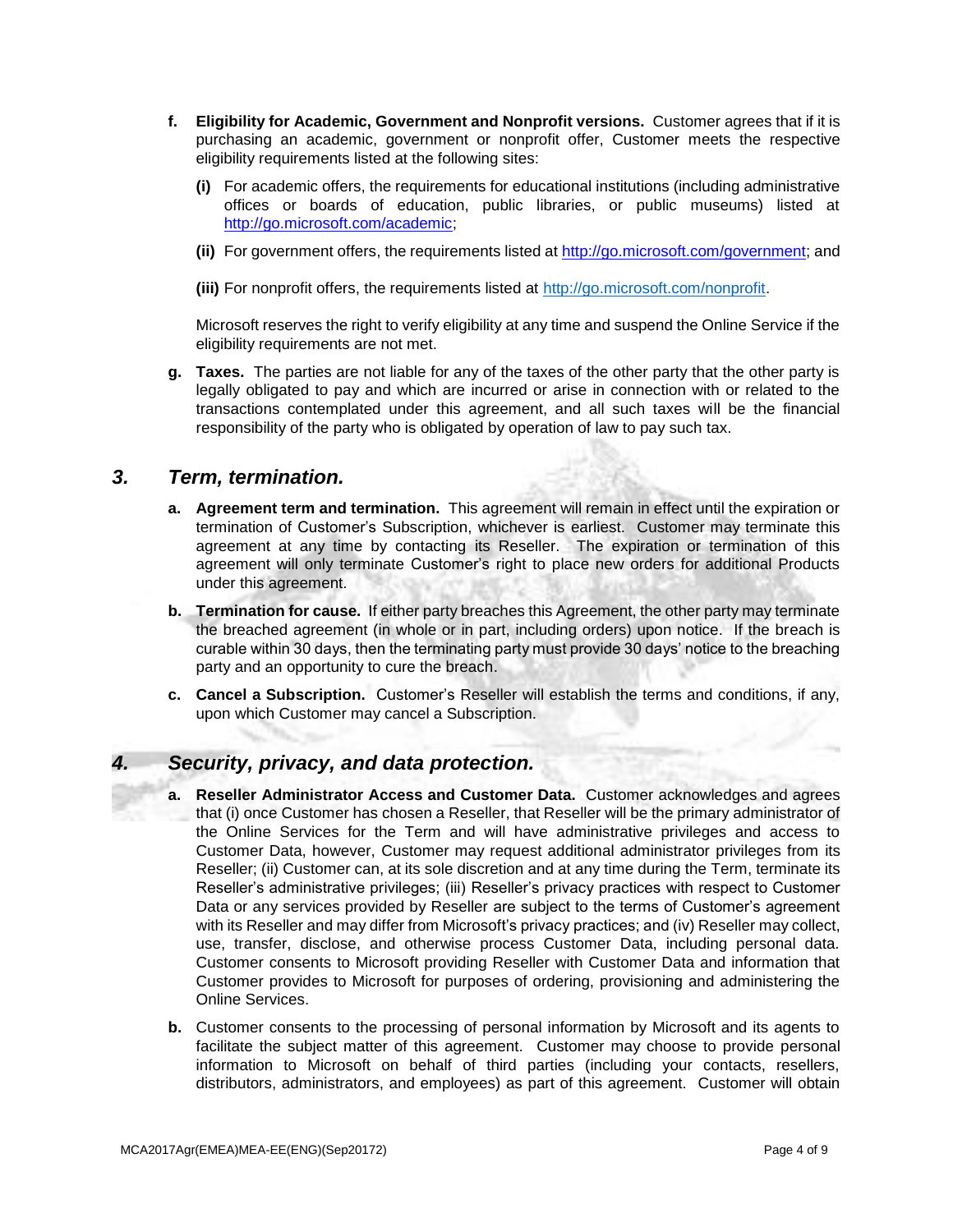all required consents from third parties under applicable privacy and data protection laws before providing personal information to Microsoft.

- **c.** Additional privacy and security details are in the Online Services Terms. The commitments made in the Online Services Terms only apply to the Online Services purchased under this agreement and not to any services or products provided by a Reseller. If Customer uses software or services that are hosted by a Reseller, that use will be subject to Reseller's privacy practices, which may differ from Microsoft's.
- **d.** As and to the extent required by law, Customer shall notify the individual users of the Online Services that their data may be processed for the purpose of disclosing it to law enforcement or other governmental authorities as directed by Reseller or as required by law, and Customer shall obtain the users' consent to the same.
- **e.** Customer appoints Reseller as its agent for purposes of interfacing with and providing instructions to Microsoft for purposes of this Section 4.

## *5. Warranties.*

## **a. Limited warranty.**

- **(i) Software.** Microsoft warrants that each version of the Software will perform substantially as described in the applicable Product documentation for one year from the date Customer is first licensed for that version. If it does not, and Customer notifies Microsoft within the warranty term, then Microsoft will, at its option, (1) return the price Customer paid for the Software license or (2) repair or replace the Software.
- **(ii) Online Services.** Microsoft warrants that each Online Service will perform in accordance with the applicable SLA during Customer's use. Customer's remedies for breach of this warranty are in the SLA.

The remedies above are Customer's sole remedies for breach of the warranties in this section. Customer waives any breach of warranty claims not made during the warranty period.

- **b. Exclusions.** The warranties in this agreement do not apply to problems caused by accident, abuse or use inconsistent with this agreement, including failure to meet minimum system requirements. These warranties do not apply to free or trial products, Previews, Limited Offerings, or to components of Products that Customer is permitted to redistribute.
- **c. Disclaimer. Except for the limited warranties above, Microsoft provides no warranties or conditions for Products and disclaims any other express, implied, or statutory warranties for Products, including warranties of quality, title, non-infringement, merchantability and fitness for a particular purpose.**

# *6. Defense of third party claims.*

The parties will defend each other against the third-party claims described in this section and will pay the amount of any resulting adverse final judgment or approved settlement, but only if the defending party is promptly notified in writing of the claim and has the right to control the defense and any settlement of it. The party being defended must provide the defending party with all requested assistance, information, and authority. The defending party will reimburse the other party for reasonable out-of-pocket expenses it incurs in providing assistance. This section describes the parties' sole remedies and entire liability for such claims.

**a. By Microsoft.** Microsoft will defend Customer against any third-party claim to the extent it alleges that a Product or Fix made available by Microsoft for a fee and used within the scope of the license granted under this agreement (unmodified from the form provided by Microsoft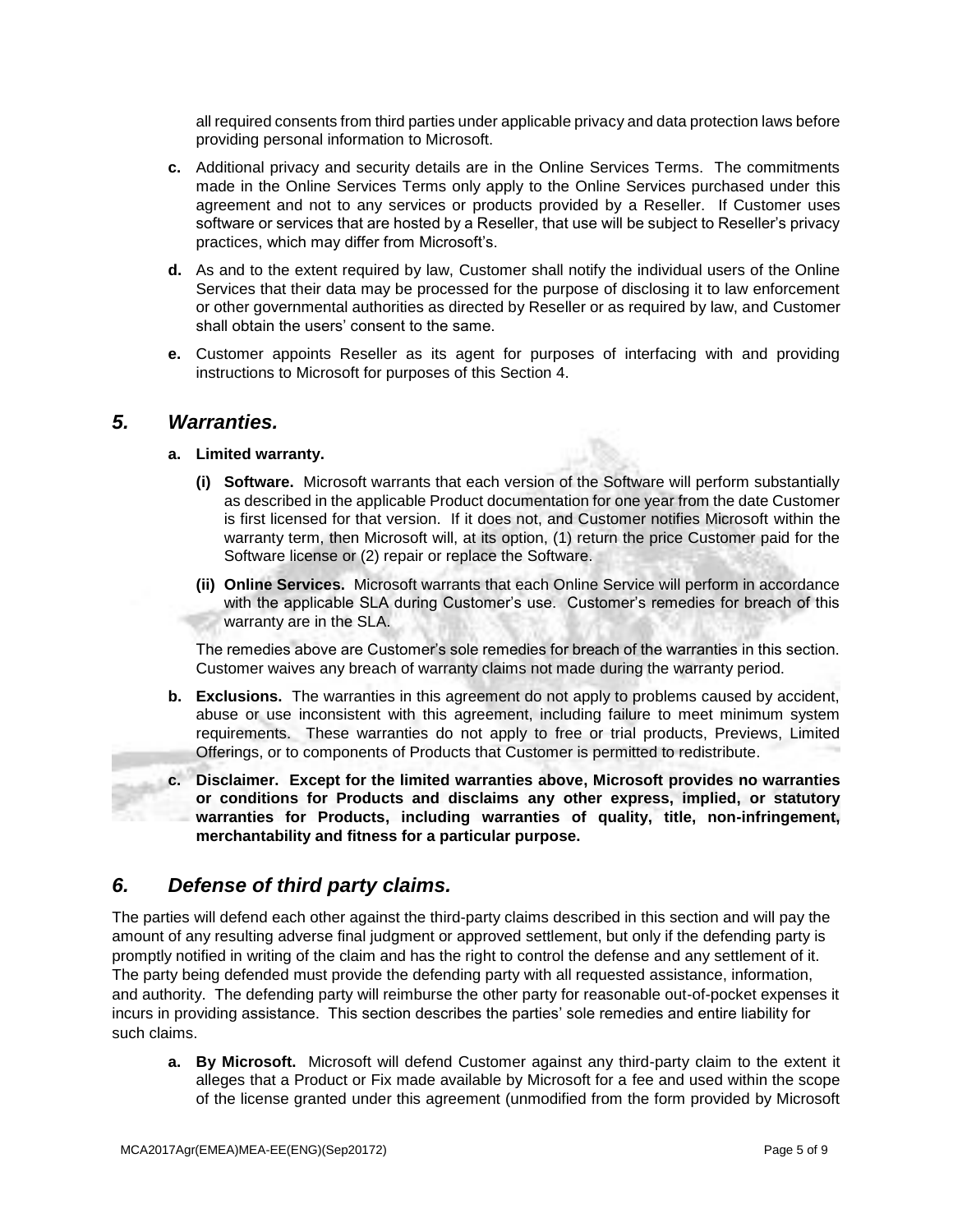and not combined with anything else), misappropriates a trade secret or directly infringes a patent, copyright, trademark or other proprietary right of a third party. If Microsoft is unable to resolve a claim of infringement under commercially reasonable terms, it may, as its option, either: (1) modify or replace the Product or fix with a functional equivalent; or (2) terminate Customer's license and refund any prepaid license fees (less depreciation on a five-year, straight-line basis) for perpetual licenses and any amount paid for Online Services for any usage period after the termination date. Microsoft will not be liable for any claims or damages due to Customer's continued use of a Product or Fix after being notified to stop due to a thirdparty claim.

**b. By Customer.** To the extent permitted by applicable law, Customer will defend Microsoft against any third-party claim to the extent it alleges that: (1) any Customer Data or non-Microsoft software hosted in an Online Service by Microsoft on Customer's behalf misappropriates a trade secret or directly infringes a patent, copyright, trademark, or other proprietary right of a third party; or (2) Customer's use of any Product or Fix, alone or in combination with anything else, violates the law or harms a third party.

# *7. Limitation of liability.*

For each Product, each party's maximum, aggregate liability to the other under this agreement is limited to direct damages finally awarded in an amount not to exceed the amounts Customer was required to pay for the applicable Products during the term of this agreement, subject to the following:

- **a. Online Services.** For Online Services, Microsoft's maximum liability to Customer for any incident giving rise to a claim will not exceed the amount Customer paid for the Online Service during the 12 months before the incident; provided that in no event will Microsoft's aggregate liability for any Online Service exceed the amount paid for that Online Service during the Subscription.
- **b. Free Products and distributable code.** For Products provided free of charge and code that Customer is authorized to redistribute to third parties without separate payment to Microsoft, Microsoft's liability is limited to direct damages finally awarded up to US\$5,000.
- **c. Exclusions. In no event will either party be liable for loss of revenue or indirect, special, incidental, consequential, punitive, or exemplary damages, or damages for loss of use, lost profits, revenues, business interruption, or loss of business information, however caused or on any theory of liability.**
- **d. Exceptions.** The limits of liability in this section apply to the fullest extent permitted by applicable law, but do not apply to: (1) the parties' obligations under section 6; or (2) violation of the other's intellectual property rights.

# *8. Support and Professional Services.*

Customer's Reseller will provide details on support services available for Products purchased under this agreement. Support services may be performed by Reseller or its designee, which in some cases may be Microsoft. If Customer purchases Professional Services under this agreement, the performance of those Professional Services will be subject to the terms and conditions in the Use Rights.

# *9. Miscellaneous.*

**a. Notices.** You must send notices by mail, return receipt requested, to the address below.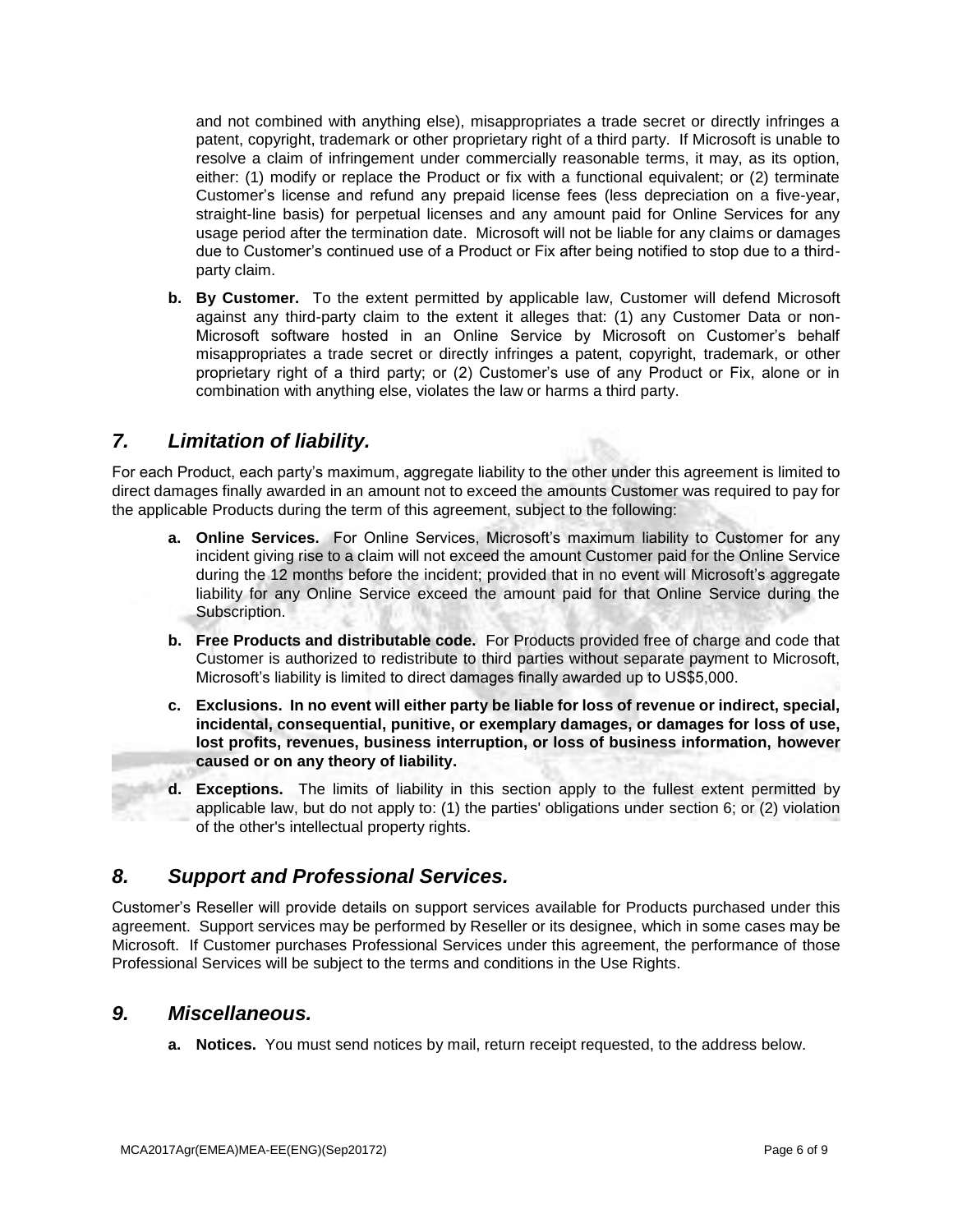### **Notices should be sent to:**

Microsoft Ireland Operations Limited Atrium Block B Carmenhall Road Sandyford Industrial Estate Dublin 18, Ireland

You agree to receive electronic notices from us, which will be sent by email to the account administrator(s) named for your Subscription. Notices are effective on the date on the return receipt or, for email, when sent. You are responsible for ensuring that the email address for the account administrator(s) named for your Subscription is accurate and current. Any email notice that we send to that email address will be effective when sent, whether or not you actually receive the email.

- **b. Assignment.** You may not assign this agreement either in whole or in part. Microsoft may transfer this agreement without your consent, but only to one of Microsoft's Affiliates. Any prohibited assignment is void.
- **c. Severability.** If any part of this agreement is held unenforceable, the rest remains in full force and effect.
- **d. Waiver.** Failure to enforce any provision of this agreement will not constitute a waiver.
- **e. No agency.** This agreement does not create an agency, partnership, or joint venture.
- **f. No third-party beneficiaries.** There are no third-party beneficiaries to this agreement.
- **g. Use of contractors.** Microsoft may use contractors to perform services, but will be responsible for their performance, subject to the terms of this agreement.
- **h. Microsoft as an independent contractor.** The parties are independent contractors. Customer and Microsoft each may develop products independently without using the other's confidential information.
- **i. Agreement not exclusive.** Customer is free to enter into agreements to license, use or promote non-Microsoft products or services.
- **j. Applicable law and venue.** This agreement is governed by the laws of Ireland. If Microsoft brings an action to enforce this agreement, Microsoft will bring it in the jurisdiction where Customer has its headquarters. If Customer brings an action to enforce this agreement, Customer will bring it in Ireland. This choice of jurisdiction does not prevent either party from seeking injunctive relief in any appropriate jurisdiction with respect to violation of intellectual property rights.
- **k. Entire agreement.** This agreement is the entire agreement concerning its subject matter and supersedes any prior or concurrent communications. In the case of a conflict between any documents in this agreement that is not expressly resolved in those documents, their terms will control in the following order of descending priority: (1) this agreement, (2) the Product Terms, (3) the Online Services Terms, and (4) any other documents in this agreement.
- **l. Survival.** All provisions survive termination of this agreement except those requiring performance only during the term of the agreement.
- **m. U.S. export jurisdiction.** Products are subject to U.S. export jurisdiction. Customer must comply with all applicable international and national laws, including the U.S. Export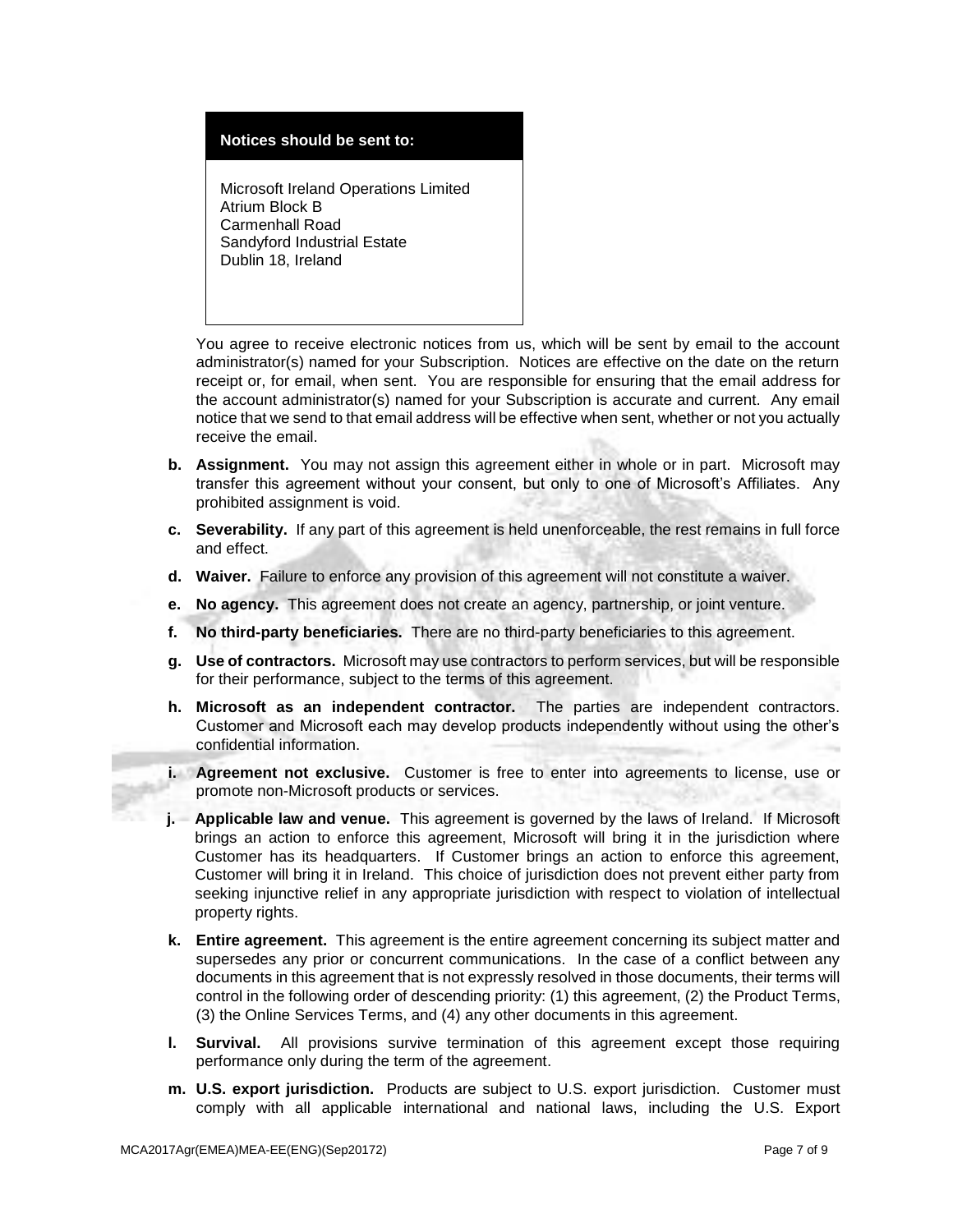Administration Regulations, the International Traffic in Arms Regulations, and end-user, enduse and destination restrictions issued by U.S. and other governments related to Microsoft products, services, and technologies.

- **n. Force majeure.** Neither party will be liable for any failure in performance due to causes beyond that party's reasonable control (such as fire, explosion, power blackout, earthquake, flood, severe storms, strike, embargo, labor disputes, acts of civil or military authority, war, terrorism (including cyber terrorism), acts of God, acts or omissions of Internet traffic carriers, actions or omissions of regulatory or governmental bodies (including the passage of laws or regulations or other acts of government that impact the delivery of Online Services)). This Section will not, however, apply to your payment obligations under this agreement.
- **o. Contracting authority.** If you are an individual accepting these terms on behalf of an entity, you represent that you have the legal authority to enter into this agreement on that entity's behalf.
- **p. Waiver of right to void online purchases.** To the maximum extent permitted by applicable law, Customer waives its rights to void purchases under this agreement pursuant to any law governing distance selling or electronic or online agreements, as well as any right or obligation regarding prior information, subsequent confirmation, rights of withdrawal, or cooling-off periods.

# *10. Definitions.*

Any reference in this agreement to "day" will be a calendar day.

"Acceptable Use Policy" is set forth in the Online Services Terms.

"Affiliate" means any legal entity that a party owns, that owns a party, or that is under common ownership with a party. "Ownership" means, for purposes of this definition, control of more than a 50% interest in an entity.

"Consumption Offering", "Commitment Offering", or "Limited Offering" describe categories of Subscription offers and are defined in Section 2.

"Customer Data" is defined in the Online Services Terms.

"End User" means any person you permit to access Customer Data hosted in the Online Services or otherwise use the Online Services.

"Fix" means a Product fix, modifications or enhancements, or their derivatives, that Microsoft either releases generally (such as Product service packs) or provides to Customer to address a specific issue.

"Licensing Site" means<http://www.microsoft.com/licensing/contracts> or a successor site.

"Non-Microsoft Product" is defined in the Online Services Terms.

"Online Services" means any of the Microsoft-hosted online services subscribed to by Customer under this agreement, including Microsoft Dynamics Online Services, Office 365 Services, Microsoft Azure Services, or Microsoft Intune Online Services.

"Online Services Terms" means the additional terms that apply to Customer's use of Online Services published on the Licensing Site and updated from time to time.

"Previews" means preview, beta, or other pre-release version or feature of the Online Services or Software offered by Microsoft to obtain customer feedback.

"Product" means all products identified in the Product Terms, such as all Software, Online Services and other web-based services, including Previews.